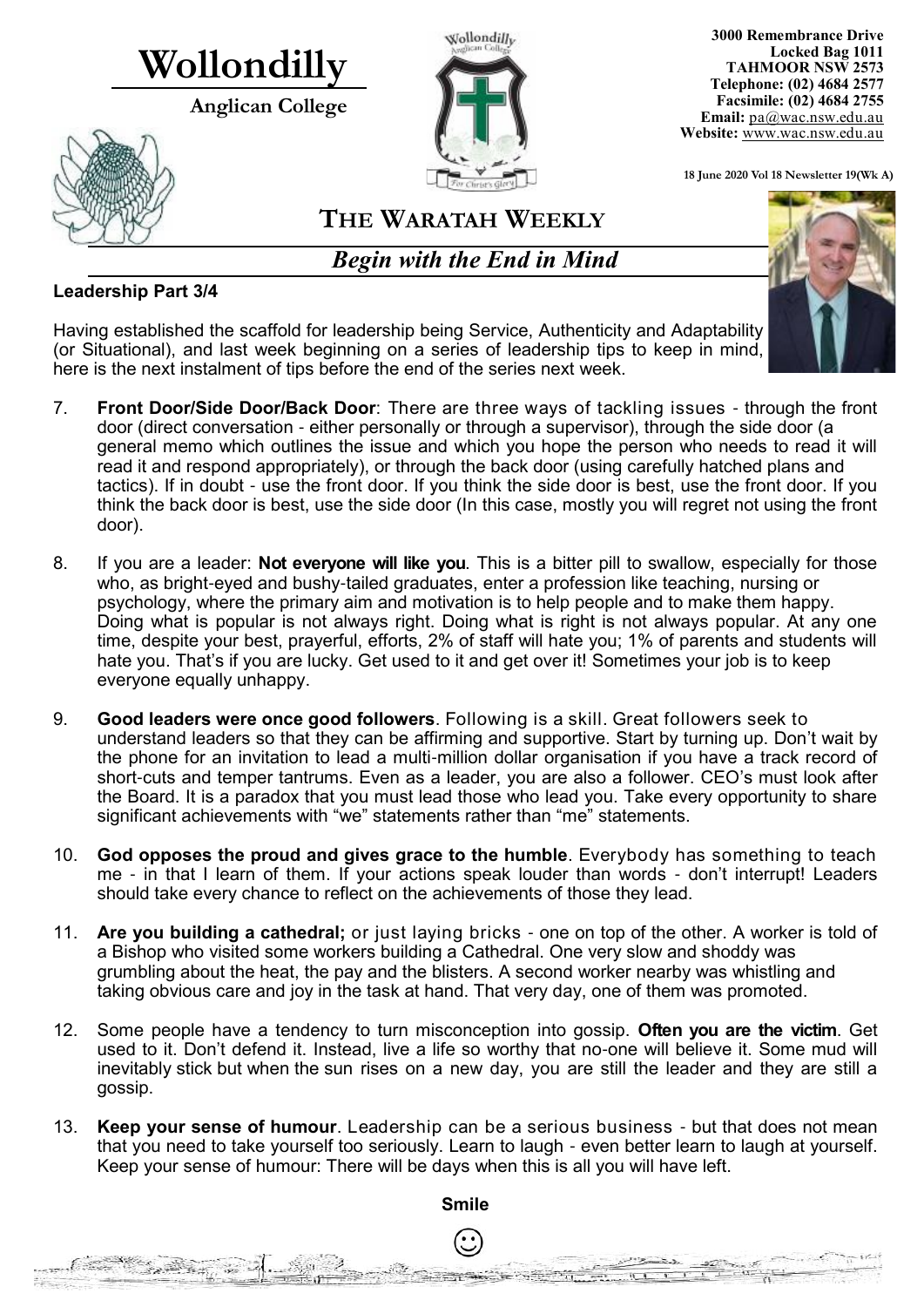### **From the Deputy's Desk \_\_\_\_\_\_\_\_\_\_\_\_\_\_\_\_\_\_\_\_\_\_\_\_\_\_\_\_\_\_\_\_\_\_\_\_\_\_\_\_\_\_\_\_\_\_\_\_\_\_\_\_\_\_\_\_\_\_\_\_\_\_\_\_\_\_\_\_\_\_\_\_\_\_\_\_\_\_\_\_\_\_\_\_\_\_\_\_\_\_\_\_\_\_\_\_\_\_\_\_\_\_\_\_\_**

#### **How Empathy Transforms Your Child's Wellbeing**

The hardest part of parenting is responding appropriately when children and young people struggle or become upset. Parents use two common responses that are usually ineffective.

One ineffective response is to dismiss their struggles. This happens when we are too busy to notice what's happening with our kids. We can also dismiss their struggles due to impatience or frustration.



It's completely normal for us as parents to feel frustrated, even if our kids are upset, and wonder when the lessons will be learned. And it's completely fair to have those conversations….again. But before we do that, there's a handful of words that we need to share. A handful of words that, when shared with sincerity, can have the most powerful impact on the emotional health and happiness of our kids over their lifetime.

The words? They're the ones that deliver a message of warmth and empathy. Empathy can change the nature of our family relationships, boost our kids' mental health, develop their emotional intelligence and promote warmer healthier, and even less violent, relationships for our kids as young adults. Kids with more empathetic parents are less aggressive, experience less depression, develop greater emotional intelligence (a predictor of success) and grow up to be more empathetic themselves.

Empathy is defined as experiencing emotions of concern at the suffering of others and adopting the perspective of another. It's different to sympathy which is feeling sorry for someone. It's about demonstrating our concern and letting our kids know we get it. That we feel it too.

We can show empathy by saying things like:

"I get it." "I hear you." "Ahh, I can see that you're feeling….." "I understand."

Pairing your words with a matched emotional response, love, comfort, warmth and a willingness to sit with them as they express their emotions shows our kids we get it and validates for them that they have every right to feel the way they do. After all, there's no such thing as wrong feelings. We can't help how we feel about the things that happen to us, neither can our kids. We don't need to agree with how they feel, nor do we have to view their reaction as a reasonable response to what's happened. It's all about showing our kids that their message has been received, and that they have a soft place to land. The conversations can come later.

Validation is an important step in our response to our kids when they're upset, distressed or anxious. (*Source: Dr Jodi Richardson parentingideas.com.au)*

#### **Year 9 Subject Selections for 2021 are currently open and will close on Friday, 26 June** <https://spring.edval.education/login>

#### **Year 11 Subject Selections for 2021 close on Friday, 19 June** <https://spring.edval.education/login>

**Acacia Flag Raising - Friday, 19 June Lunch 2**

Congratulations to Acacia for winning the Foundation Day point score.

On Friday all Acacia students (K-12) will be able to wear their Acacia House shirt as well as their full College track suit for the day.

The Flag Raising will occur on Friday at the start of Lunch 2.

**Mr Ian Croger Deputy Headmaster** 

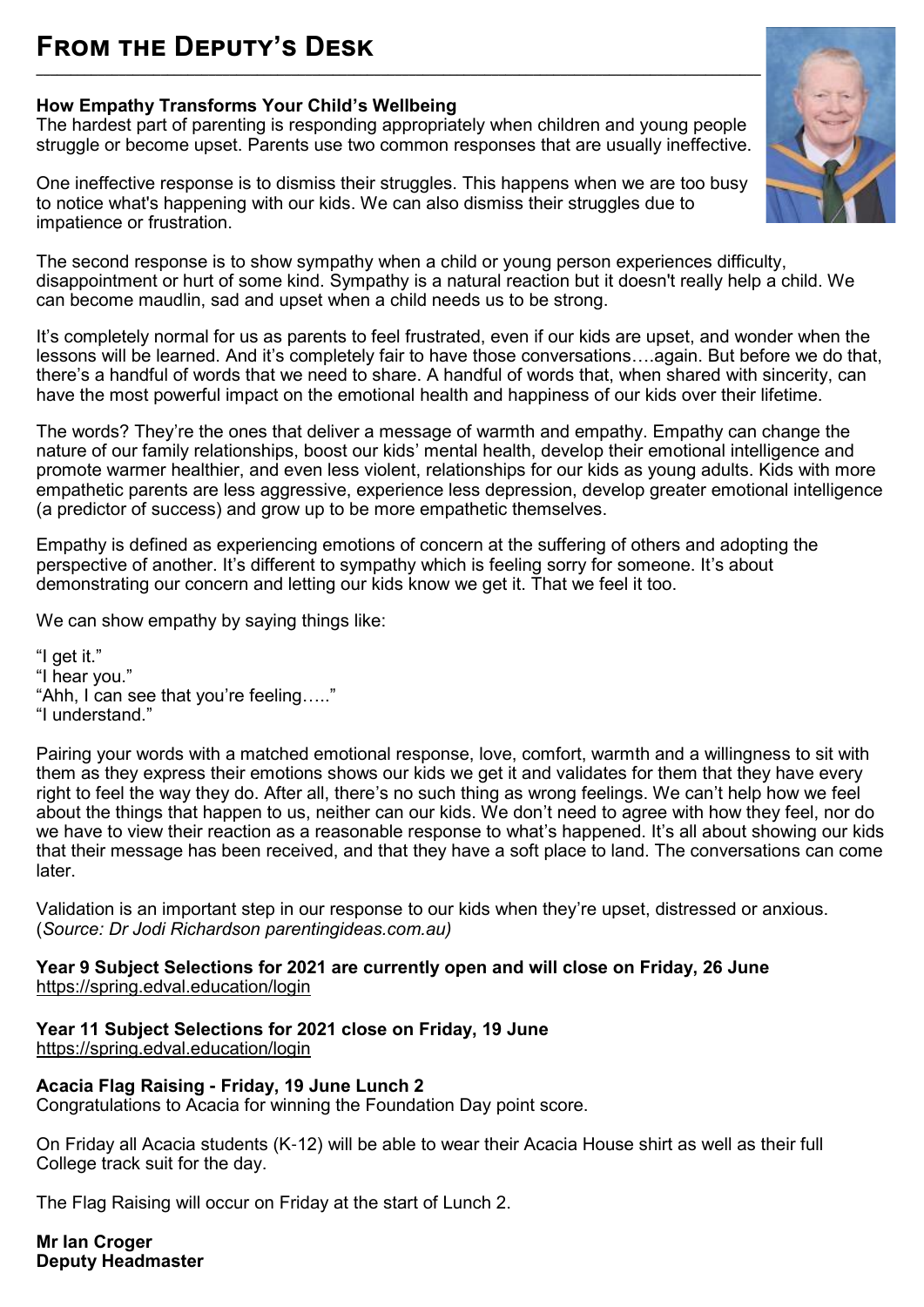### **Foundation Day Activities**

Below are the point scores for each House relating to the points they accrued during the activities that took place on Foundation Day. Congratulations to all House groups for their positive participation on the day.

**\_\_\_\_\_\_\_\_\_\_\_\_\_\_\_\_\_\_\_\_\_\_\_\_\_\_\_\_\_\_\_\_\_\_\_\_\_\_\_\_\_\_\_\_\_\_\_\_\_\_\_\_\_\_\_\_\_\_\_\_\_\_\_\_\_\_\_\_\_\_\_\_\_\_\_\_\_\_\_\_\_\_\_\_\_\_\_\_\_\_\_\_\_\_\_\_\_\_\_\_\_\_\_\_**

Acacia are the Foundation Day Activity Champions for 2020. A reminder to all Acacia students that they are permitted to wear their House (Yellow) Shirt and PE/Sports Tracksuit to the College on Friday, 19 June for the day. There will be a Flag Raising and Ice Block for all Acacia students at the start of Lunch 2.

| <b>House</b> | <b>Points</b> |
|--------------|---------------|
| Acacia       | 1812          |
| Sollya       | 1786          |
| Wollemi      | 1775          |
| Grevillea    | 1773          |
| Telopea      | 1712          |

**Mr Liam Toland Director of Pastoral Care T-12**

## **Secondary Sport**

#### **Tuesday Sport**

In Weeks 9 and 10 we will be preparing for a return to our normal Sports Program in Term 3. This means that MISA Trials will take place across 10 sports/teams. The following sports will be on offer:

**\_\_\_\_\_\_\_\_\_\_\_\_\_\_\_\_\_\_\_\_\_\_\_\_\_\_\_\_\_\_\_\_\_\_\_\_\_\_\_\_\_\_\_\_\_\_\_\_\_\_\_\_\_\_\_\_\_\_\_\_\_\_\_\_\_\_\_\_\_\_\_\_\_\_\_\_\_\_\_\_\_\_\_\_\_\_\_\_\_\_\_\_\_\_\_\_\_\_\_\_\_\_\_\_**

Girls' Netball **Girls' Netball**<br>Girls' Soccer The Years 7-9 Girls' Soccer<br>Boys' Soccer Boys' Rugby League **Under 15's**<br>Boys' and Girls' AFL (not mixed) Years 10-11 Boys' and Girls' AFL (not mixed) Years 10-11 Girls' Softball The Market Control of Market School of Pears 10-11<br>
Boys' Cricket The Years 10-11 Boys' Cricket

Years 7/8 and Years 9/10<br>Under 15's

#### **WASP - Wollondilly Anglican Sport Performance Academy**

The WASP Academy is making a return for Term 3! We will be running three programs - Netball, Soccer and Long Distance Running (Cross Country). Further details and registration forms for Years 7-9 students will be made available in Weeks 9/10. These MUST BE RETURNED by the end of Term 2.

For Term 3 this is only open to Years 7-9. However, any additional Year 10-12 students interested in participating in the Cross Country Program please speak directly with Mr Goldsbrough about your possible inclusion.

#### **MISA Uniforms**

We are very blessed to have quality playing jerseys and uniforms for our Representative teams. There are still numerous students who have not returned items from earlier this year.

A reminder that any student who doesn't return a uniform will not be permitted to trial for Term 3 MISA teams and will have the cost added to their next College fee account. To avoid this please return all uniform items ASAP.

**Mr Mark Goldsbrough Secondary Sports Coordinator**



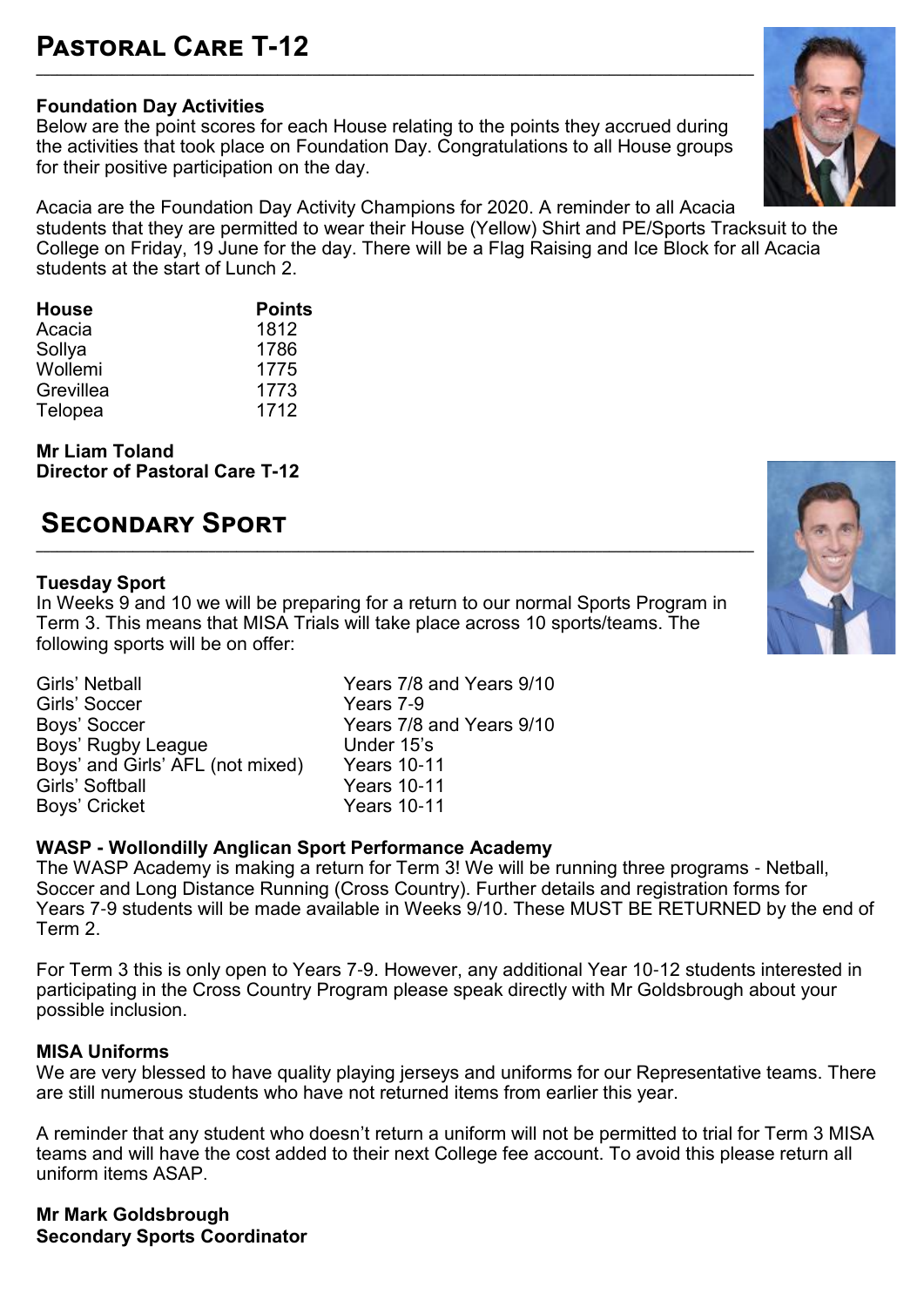## **Pastoral Matters - Junior Years T-4**

Students in Stage 2 recently completed a survey on transitioning back into the learning routine for Term 2. They were asked several key questions amongst others. One included sharing their experiences of Off-Campus Learning and how they felt in navigating their way through the online learning platform. Another focused on their friendships, if these had changed and if the changes were positive or negative. What resulted from their responses were the majority of students demonstrating strong resilience to adapt and overcome.

**\_\_\_\_\_\_\_\_\_\_\_\_\_\_\_\_\_\_\_\_\_\_\_\_\_\_\_\_\_\_\_\_\_\_\_\_\_\_\_\_\_\_\_\_\_\_\_\_\_\_\_\_\_\_\_\_\_\_\_\_\_\_\_\_\_\_\_\_\_\_\_\_\_\_\_\_\_\_\_\_\_\_\_\_\_\_\_\_\_\_\_\_\_\_\_\_\_\_\_\_\_\_\_**



But what about the children who are still struggling to find their place? For some, the normal College drop off has become a major hurdle. Simple things like getting out of the car and into the playground has become a huge ordeal. Tears are frequent, as is the ongoing complaint of a sore tummy.

There are many reasons for these responses. Some may include navigating changes to normal routines, separating from parents, worrying whether they or a loved one may become sick, working through changes in friendships or developing a general dislike for school.

If this sounds like something you are experiencing with your child, it is important you communicate this to your child's teacher or relevant Pastoral Care Coordinator, so we can work together to address any issues.

Ways to support your child:

- Maintain regular routines and rituals where possible setting realistic expectations, giving notice of changes to routines.
- Help to regulate their emotions self regulate, practise mindfulness, breathing.
- Look for changes in their behaviour unmotivated, tired, withdrawn, moody, loss of appetite, lack of concentration, feeling unwell.
- Play with them play helps them feel connected, valued and accepted.

The following websites may also provide some helpful tips; <https://beyou.edu.au/>

[https://emergingminds.com.au/resources/supporting](https://emergingminds.com.au/resources/supporting-children-during-the-coronavirus-covid-19-outbreak/)-children-during-the-coronavirus-covid-19 [outbreak/](https://emergingminds.com.au/resources/supporting-children-during-the-coronavirus-covid-19-outbreak/)

<https://kidshelpline.com.au/coronavirus>

#### **General Playground Behaviour K-4**

Students have been reminded of their responsibility in following College expectations and ensuring their behaviour is reflective of these. Teachers have been proactive in encouraging students in K-4 to Be Safe, Be Respectful & Cooperative and Be a Learner.

There are times when staff may need to communicate concerns to parents via the student diary. I know personally, on occasion feedback like this may put us on the defensive. Particularly so if we confront our children and they plead their innocence, 'I didn't do anything, it wasn't my fault, they started it'.

As parents, we know there are times when children "forget" to include key details in their recounts and their interpretation often gives a different perspective to what may have occurred. It is important we are able to work together as a College community to support your children.

**Mrs Lisa Maher Pastoral Care Coordinator T-4**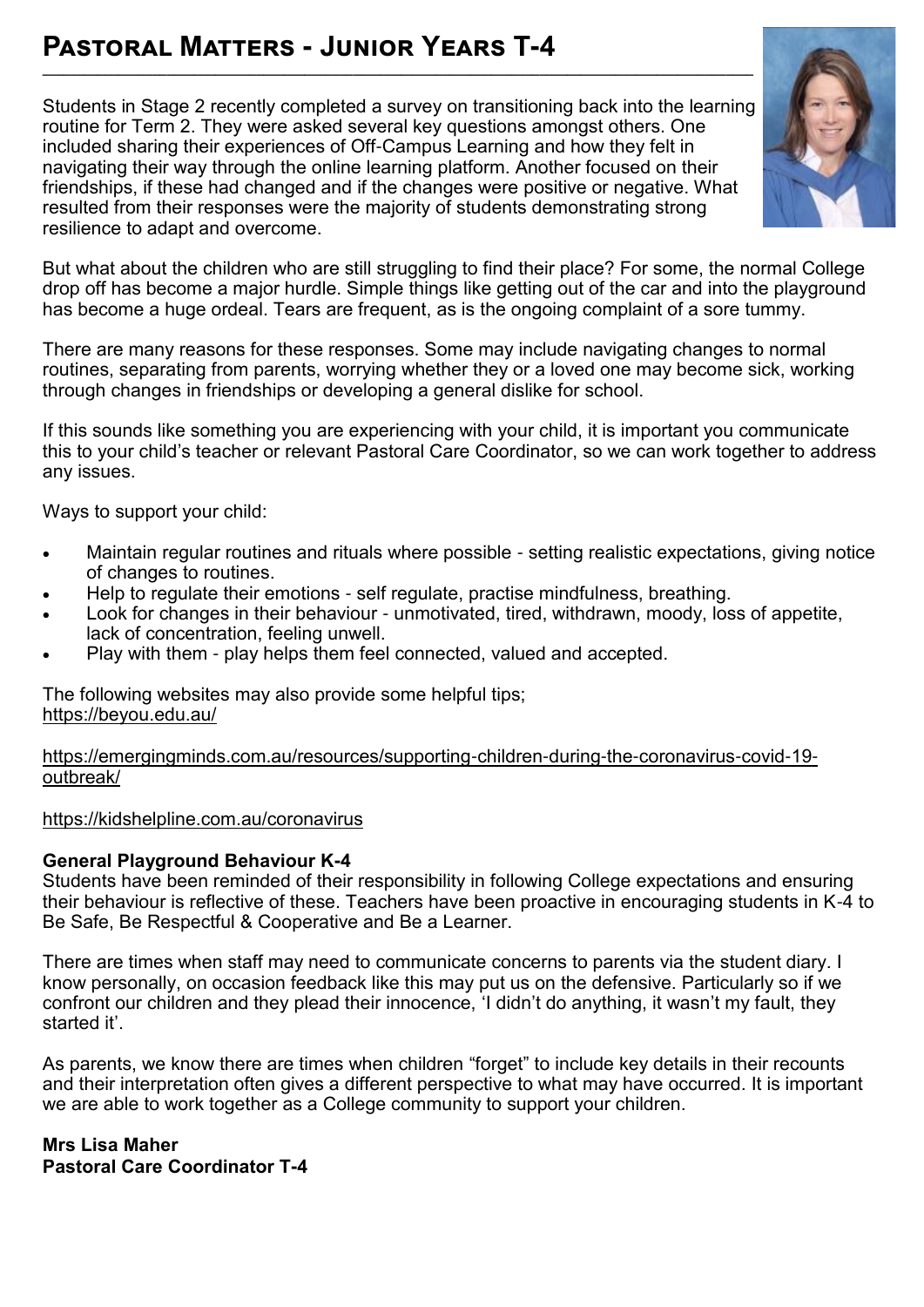### **Get Involved In Performance!**

All of our ensembles are now rehearsing in their normal rehearsal times, with a few extra precautions being taken to encourage social distancing and good hygiene.

**\_\_\_\_\_\_\_\_\_\_\_\_\_\_\_\_\_\_\_\_\_\_\_\_\_\_\_\_\_\_\_\_\_\_\_\_\_\_\_\_\_\_\_\_\_\_\_\_\_\_\_\_\_\_\_\_\_\_\_\_\_\_\_\_\_\_\_\_\_\_\_\_\_\_\_\_\_\_\_\_\_\_\_\_\_\_\_\_\_\_\_\_\_\_\_\_\_\_\_\_\_\_\_\_\_**

#### **Ensembles are now working towards upcoming performances. Ensemble members should ensure that they attend each rehearsal.**



| <b>Ensemble Name</b>   | <b>Eligible Students</b>                                                                                                                                                                                    | <b>Rehearsals</b>                                                                                                    | <b>Ensemble Leader</b>                       |  |
|------------------------|-------------------------------------------------------------------------------------------------------------------------------------------------------------------------------------------------------------|----------------------------------------------------------------------------------------------------------------------|----------------------------------------------|--|
| <b>Musical</b>         | All students in Years 5-11 in<br>the year in which the musical<br>is performed.                                                                                                                             | Monday afternoon, Warne<br>Auditorium (and various)<br>2.35 pm - 5.30 pm Terms 1<br>and 4                            | Mrs Talbot                                   |  |
| <b>Primary Choir</b>   | All students in Years 3-6                                                                                                                                                                                   | Monday lunchtime, Melba 1                                                                                            | Mrs Apps                                     |  |
| <b>Primary Band</b>    | All students who play a band<br>instrument or percussion in<br>Years 5-6.                                                                                                                                   | Wednesday afternoon, Melba<br>4 until 3.30 pm                                                                        | Mr Denley                                    |  |
| <b>Primary Strings</b> | Students in Years 3-6 are<br>invited to participate in this<br>ensemble after demonstrating<br>both skill and dedication either<br>through the Stage 2 or Stage<br>3 Strings Program or private<br>tuition. | Friday lunchtime, Melba 4                                                                                            | Ms Bridge                                    |  |
| <b>Primary Dance</b>   | All students in Years 3-6                                                                                                                                                                                   | Friday lunchtime, Johnson<br><b>Studio</b>                                                                           | <b>Mrs Grant</b>                             |  |
| <b>Primary Drama</b>   | All students in Years 3-6<br>(numbers may be limited)                                                                                                                                                       | Tuesday lunchtime, Cuthbert<br>(Mondays in Term 1)                                                                   | Mrs Aston                                    |  |
| Art Club               | All students in Years 7-12                                                                                                                                                                                  | Friday lunchtime, Melba 3                                                                                            | Mrs Ware and<br>Mrs Taylor                   |  |
| Photography Club       | All students in Years 7-12                                                                                                                                                                                  | Online only at this time (see<br>the 'Photography Club'<br>section of the '7-12 Student<br>Resources' Canvas course) | Mrs Taylor                                   |  |
| College Choir          | All students in Years 7-12                                                                                                                                                                                  | Monday lunchtime, Melba 1                                                                                            | <b>Miss Nelson</b>                           |  |
| <b>College Band</b>    | All students who play a band<br>instrument or percussion in<br><b>Years 7-12.</b>                                                                                                                           | Tuesday afternoon, Melba 4<br>until 4.15 pm                                                                          | Mr Grant                                     |  |
| <b>College Strings</b> | All students who play a string<br>instrument in Years 7-12.                                                                                                                                                 | Thursday afternoon, Melba 4<br>until 4.15 pm                                                                         | Ms Bridge                                    |  |
| Dance Company          | Selected students from Years<br>7-12 who display outstanding<br>dance technique and<br>performance quality (based<br>off audition).                                                                         | Tuesday afternoon, Johnson<br>Studio until 4.15 pm                                                                   | <b>Miss Valente</b>                          |  |
| <b>College Cheer</b>   | All students in Years 5-12                                                                                                                                                                                  | Wednesday afternoon<br>(Primary until 3.30 pm,<br>Secondary until 4.15 pm),<br>Johnson Studio                        | <b>Miss Valente</b>                          |  |
| Didgereedoo            | Interested male students in<br>Years 7-12                                                                                                                                                                   | Wednesday lunchtime, Melba<br>1                                                                                      | Mr Denley                                    |  |
| <b>WAC Crew</b>        | All students in Years 7-12                                                                                                                                                                                  | On the job training at events                                                                                        | Mrs Talbot (Student<br>Leaders: Abby Cupitt) |  |
| Set Design             | All students in Years 7-11                                                                                                                                                                                  | Monday Afternoon, Terms 1 &<br>4, Melba 3 until 4.15 pm                                                              | Mrs Ware and<br>Mrs Taylor                   |  |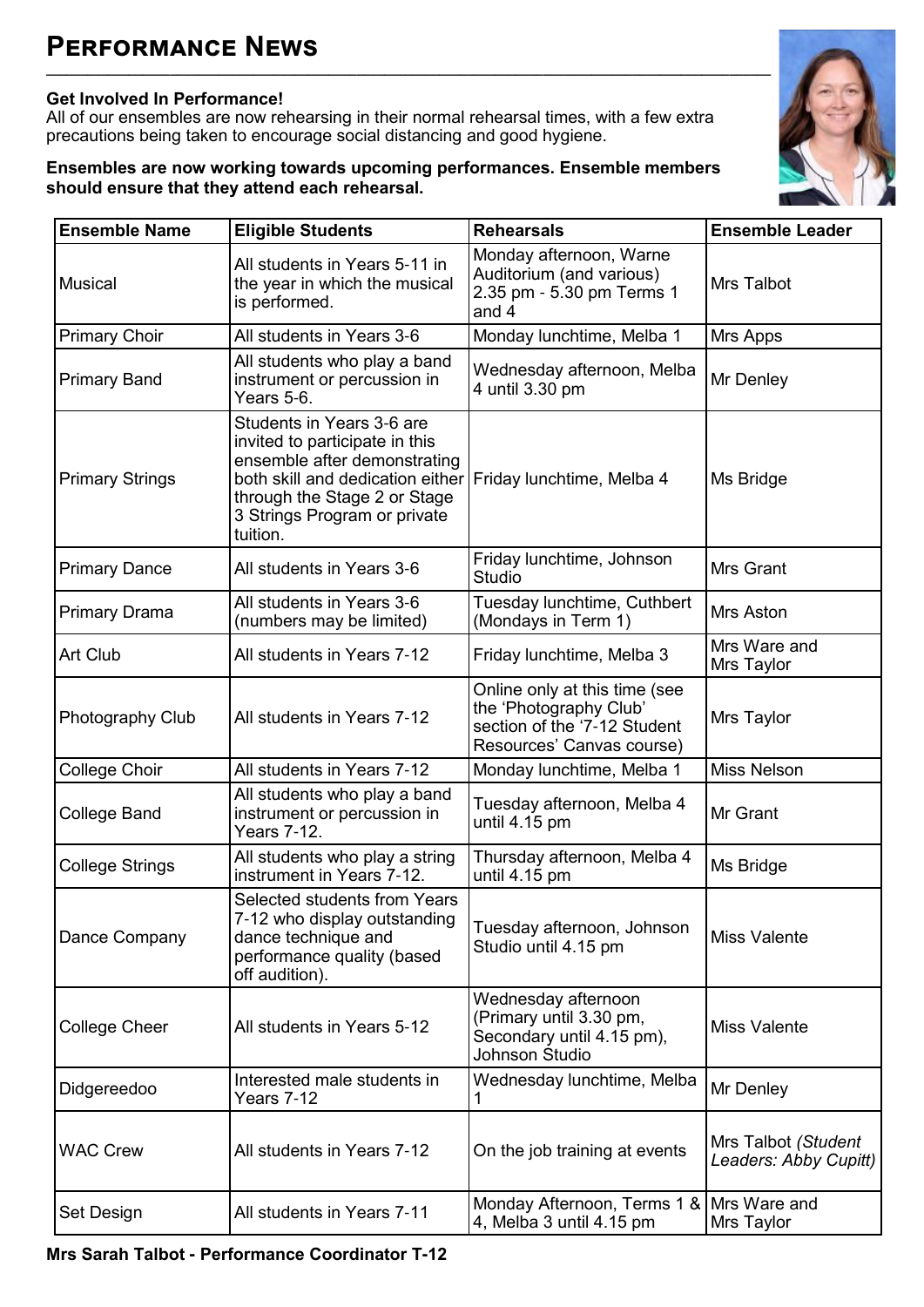## **TAS News**

### **Year 11 Design and Technology**

Year 11 Design and Technology students have just begun work on their second project for the year. The second design brief that students are addressing in the final stages of their preliminary course is that they must design a 'product, system or environment' that can be used to help teach an educational outcome in the Transition program at the College.

**\_\_\_\_\_\_\_\_\_\_\_\_\_\_\_\_\_\_\_\_\_\_\_\_\_\_\_\_\_\_\_\_\_\_\_\_\_\_\_\_\_\_\_\_\_\_\_\_\_\_\_\_\_\_\_\_\_\_\_\_\_\_\_\_\_\_\_\_\_\_\_\_\_\_\_\_\_\_\_\_\_\_\_\_\_\_\_\_\_\_\_\_\_\_\_\_\_\_\_\_\_\_**

This involved the students spending some of their class time researching elements such as what current toys the Transition students have access to, what educational outcomes do these students hope to learn and also how do the Transition students at the College engage in the learning experience.

After their initial research, students will go away and further investigate possible options to explore, while also considering factors such as ergonomics, safety constraints and time frame they have to develop their item. We look forward to seeing what they design.

### **Year 11 Hospitality**

Year 11 Hospitality students have just started a new topic of competency called 'Prepare and present simple dishes'. In this unit of competency

students investigate dishes that are often served at cafes and restaurants as light lunches, are quick and simple to make, but also develop their skills in time management. These include how to make a marinade, how to develop a coating and batter, how to rethermalise food and also how to present several elements to a dish.

This week students made their own dough and learnt the fine art of pasta making. Students experienced the patience needed to make pasta from scratch, learning how to hang it up to dry appropriately, followed by cooking the pasta with an appropriate sauce and garnish.

**Mrs Kelly Evans TAS Coordinator**



## **Library News**

#### **Book Club Issue four orders due Sunday, 21 June**

The Book Club catalogue is back! All orders are to be made online or through the LOOP app, see the catalogue for details. For Secondary, Book Club catalogues are available in Johnson, Flynn and Student Reception.

Choose the class 'Secondary' when ordering. Orders due Sunday, 21 June.

**Mrs Justine Colombo College Librarian**









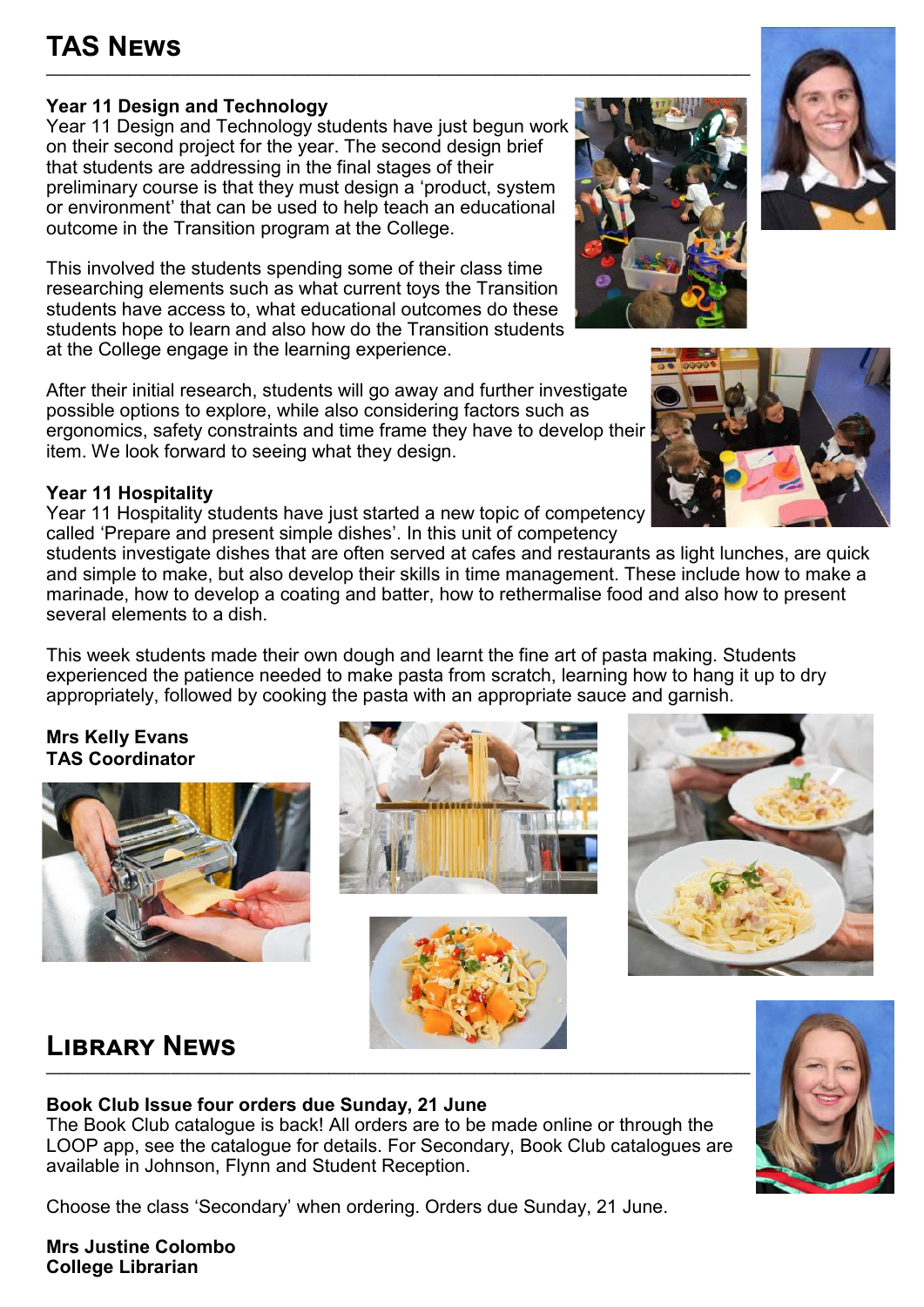## **Primary Sport**

#### **Match Results**

**Soccer**<br> **Coal Coal Coal Coal Coal Coal Coal Coal Coal Coal Coal Coal Coal Coal Coal Coal Coal Coal Coal Coal Coal Coal Coal Coal Coal Coal Coal Coal Coal Coal C** 

**Netball Modified Oz-Tag** Wollemi 4 vs Telopea 3 Wollemi 6 vs Telopea 2 Grevillea 10 vs Sollya 11 Grevillea 1 vs Sollya 4 Acacia 0 vs Grevillea 6 Acacia 1 vs Grevillea<br>Sollya 12 vs Telopea 12 Sollya 6 vs Telopea 1 Sollya 12 vs Telopea 12

#### **Match Reports**

In the Gaol competition, there was a deluge of points to be had in Sollya's hurricane force 12-1 demolition of an ailing Grevillea. A thunderous performance from Bawden siblings, Noah and Rachel, featured in a blue inundation of a maroon side that was unsuccessful in their attempt to hunker down and wait out the storm, only to realise too late they were being taken far out to sea. An ever optimistic Alyssa Keaney remains hopeful that her embattled Grevillea will fare better next season.

Points were up for grabs as the Sollyan and Telopean netball sides traded blows in an unbelievably high scoring 12-apiece draw. Jema Palenzuela provided backbone to a frantic Blues side anxious to keep pace with the fire power of imperturbable Telopeans, Grace Donaghey and Isabella Morgan. The girls in red continue the noble mission to redeem the pride of the Waratah and have all but guaranteed a berth in the netball finals.

Points came by the bushel in a productive 6 -2 win for the Wollemi Oztag side over Telopea. Arnhem Coles was seen to roll over the opposition with his machine footwork, resembling a John Deere header gathering grain on some distant black soil plain. Layla Turner continues to put her shoulder to the plow, ensuring the Greenies will reap dividends come finals. A defiant Jemima Warland gave a Churchillian defensive effort to save countless tries. Alas, there was no miracle of Dunkirk for Telopea this time.

Ever-steady clubman Harry Boland of the Acacian soccer team featured in a 2-2 draw with Grevillea. A last ditch goal ensured the Golds didn't finish the round with

empty pockets. The stamina and attacking pressure of Lachlan Cook continues to steer the Grevillian ship as they endeavour to substantiate their bid for the finals.

#### **Mr James Gooden Primary Sports Coordinator**

## **Calling All Alumni**

If you or your child are a past Year 12 student of the College, we would love to stay in contact with you!

Towards the end of the year, there will be an opportunity for our Alumni to reunite at a local venue, to catch up and brainstorm ideas for how we can support our Alumni and how our Alumni can support our College Community.

To help us stay connected with you, head over to the College website and click on the Alumni tab under community on the home page or click on the following link: [https://www.wac.nsw.edu.au/community/](https://www.wac.nsw.edu.au/community/alumni/alumni/) [alumni/alumni/](https://www.wac.nsw.edu.au/community/alumni/alumni/)

**Mr Alex Hitchins Development Manager** 

**\_\_\_\_\_\_\_\_\_\_\_\_\_\_\_\_\_\_\_\_\_\_\_\_\_\_\_\_\_\_\_\_\_\_\_\_\_\_\_\_\_\_\_\_\_\_\_\_\_\_\_\_\_\_\_\_\_\_\_\_\_\_\_\_\_\_\_\_\_\_\_\_\_\_\_\_\_\_\_\_\_\_\_\_\_\_\_\_\_\_\_\_\_\_\_\_\_\_\_\_\_\_\_\_**

Wollemi 5 vs Telopea 2 (Wollemi 6 vs Telopea 6<br>
Grevillea 0 vs Sollva 3 (Grevillea 1 vs Sollva 12) Grevillea 0 vs Sollya 3 Grevillea 1 vs Sollya 12<br>Acacia 2 vs Grevillea 2 Acacia 3 vs Grevillea 2 Acacia 2 vs Grevillea 2 Acacia 3 vs Grevillea 2<br>Sollya 6 vs Telopea 1 Sollya 5 vs Telopea 2 Sollya 5 vs Telopea 2







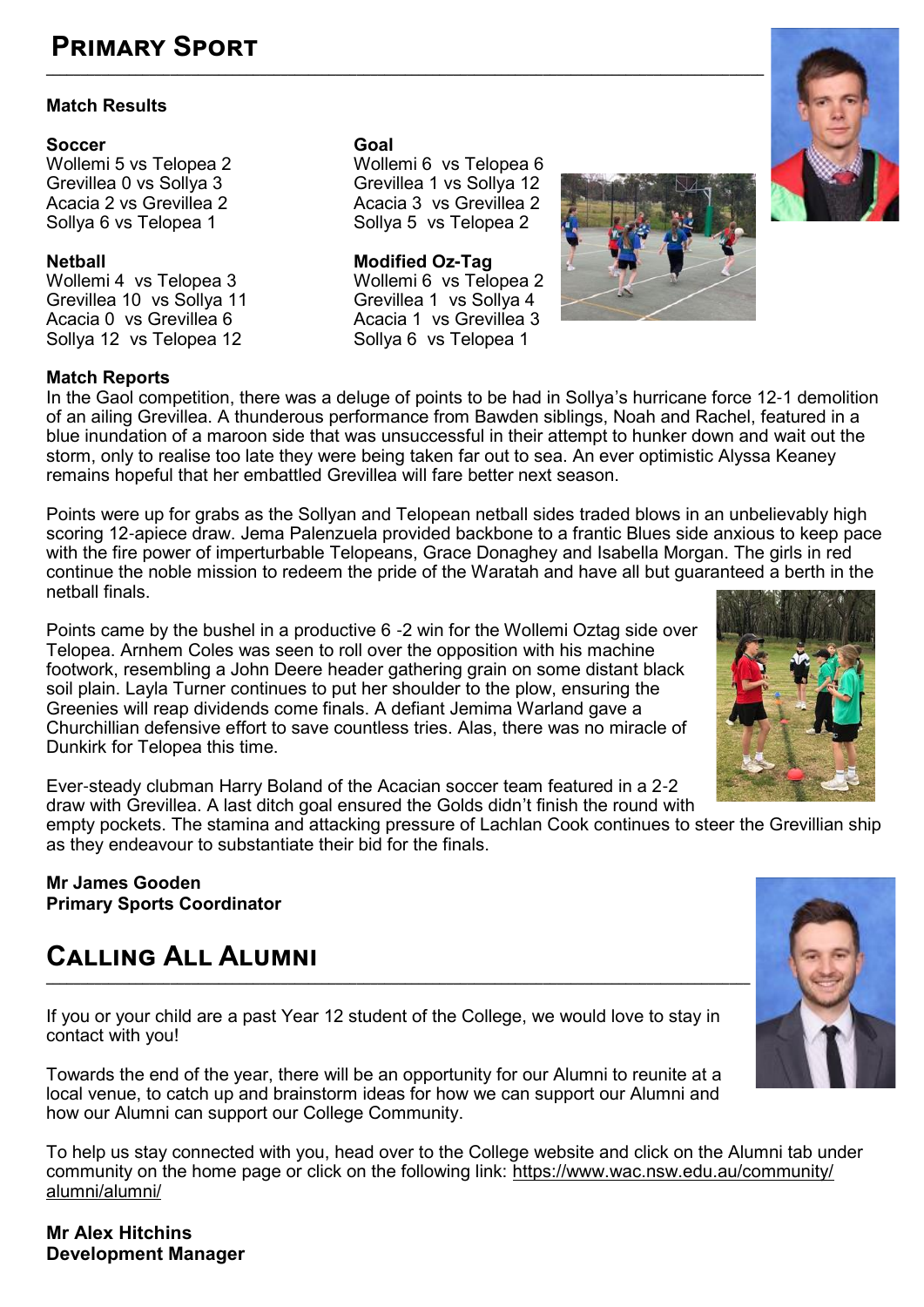## **Transition**

As the end of another Term approaches, it has been wonderful to reflect on the students' many successes and experiences. We have had a wonderful few weeks exploring our community. Transition have had a visit from Nurse Sally to show us how she helps people when they are sick at the College. Constable Mark visited and told us about his job as a policeman. He showed us all the different things he carries on his belt.

**\_\_\_\_\_\_\_\_\_\_\_\_\_\_\_\_\_\_\_\_\_\_\_\_\_\_\_\_\_\_\_\_\_\_\_\_\_\_\_\_\_\_\_\_\_\_\_\_\_\_\_\_\_\_\_\_\_\_\_\_\_**



Next we had a visit from Jake the paramedic who brought his ambulance and we got to see all the things he has inside to help people. Mason got put on a machine that checked his heart. Jake said he had a good heart beat. Finally, this week the RFS visited and we got to look at the fire truck and have a turn holding the fire hose. It was so fun spraying the water. We learnt that the RFS do so much more than just put out bush fires.

#### **Mrs Anita Belusic & Mrs Melanie Grant Transition Teachers**



## **Application for Enrolment**

Applications continue to pour in for 2021 and beyond, across all year groups, but especially our entry years of Transition, Kindergarten, Year 5, Year 7 and Year 11.

**\_\_\_\_\_\_\_\_\_\_\_\_\_\_\_\_\_\_\_\_\_\_\_\_\_\_\_\_\_\_\_\_\_\_\_\_\_\_\_\_\_\_\_\_\_\_\_\_\_\_\_\_\_\_\_\_\_\_\_\_\_\_\_\_\_\_\_\_\_\_\_\_\_**

#### **All current College families looking to enrol siblings for the coming years are encouraged to do so without delay to avoid disappointment.**

Enrolment packs are available from the College Office or from the College website www.wac.nsw.edu.au

**Mrs Kristy Biddle Enrolments Officer**

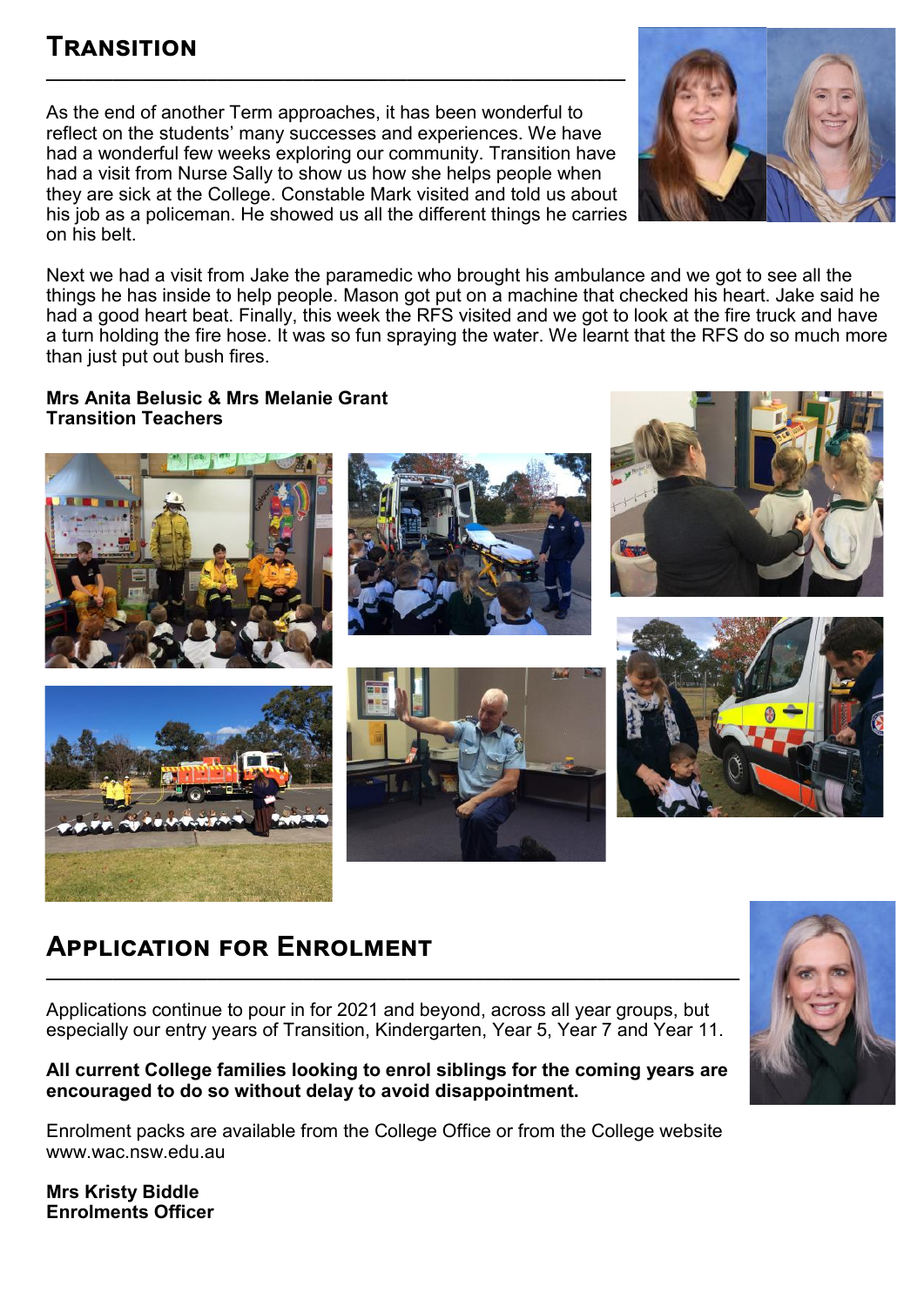### **WAC Kids Care**

From time to time, families undergo trauma such as severe or terminal illness. There are short term **support structures in place at the College to assist families** during these times. The WAC Kids Care Program offers support to families in the way of meals. Please contact Mrs Hay or Mrs Rockwell at the College to assist. Confidentiality will be respected. The College is accepting food donations towards the WAC Kids Care Meals Ministry. Please see the list below:

**\_\_\_\_\_\_\_\_\_\_\_\_\_\_\_\_\_\_\_\_\_\_\_\_\_\_\_\_\_\_\_\_\_\_\_\_\_\_\_\_\_\_\_\_\_\_\_\_\_\_\_\_\_\_\_\_\_\_\_\_\_\_\_\_\_\_\_\_\_\_\_\_\_\_\_\_\_\_\_\_\_\_\_\_\_\_\_\_\_\_\_\_\_\_\_\_\_\_\_\_\_\_\_\_\_\_\_\_\_\_\_\_\_\_\_\_\_\_\_\_\_**

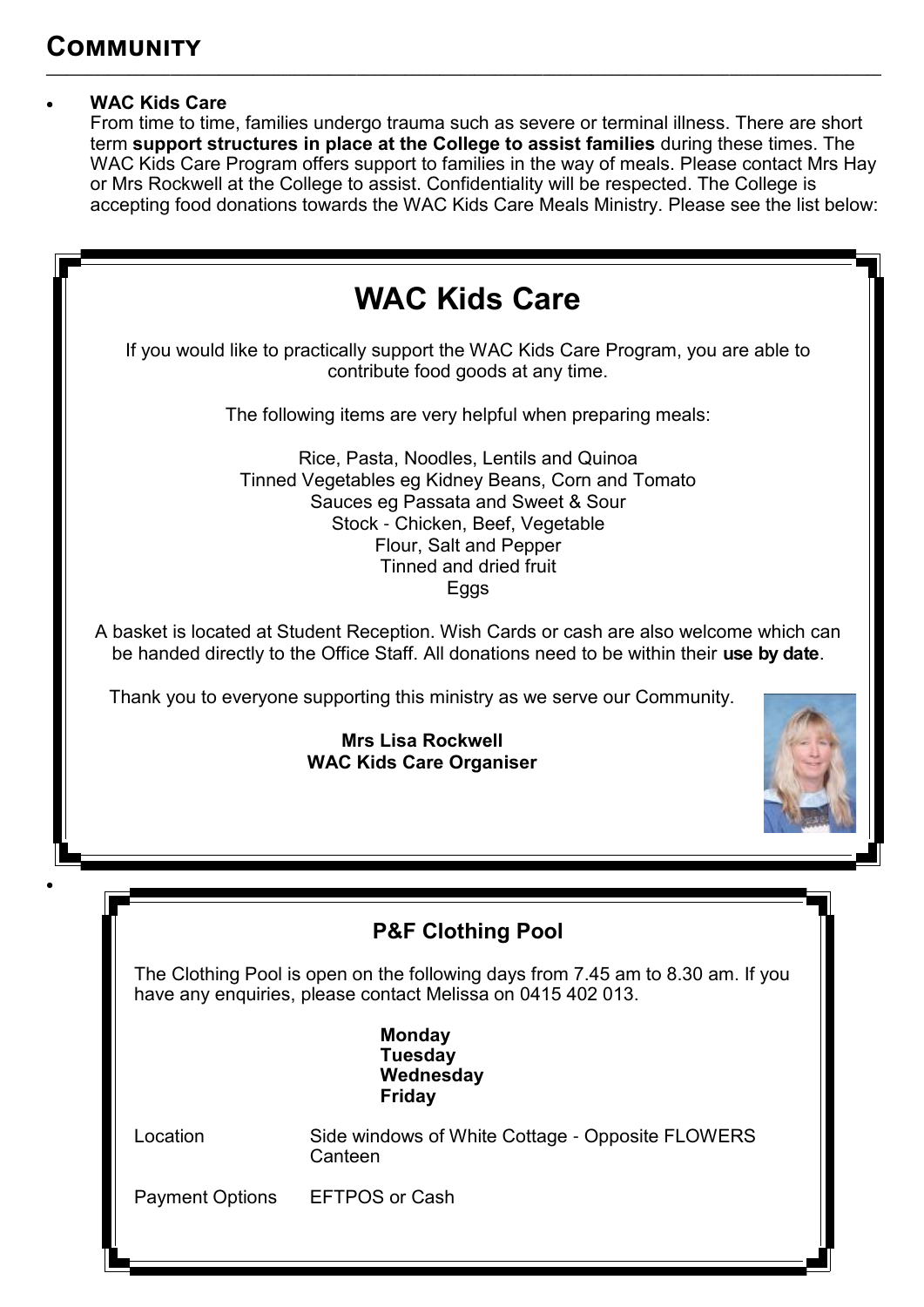



| <b>Diamond</b>                                                                                                                                         |                                                                                         |
|--------------------------------------------------------------------------------------------------------------------------------------------------------|-----------------------------------------------------------------------------------------|
| <b>BRADCORP</b>                                                                                                                                        | <b>Bradcorp</b><br>Ph: 02 9238 8047                                                     |
| <b>Double Gold</b>                                                                                                                                     |                                                                                         |
| <b><i><u>PANYTINE</u></i></b>                                                                                                                          | <b>Anytime Fitness Tahmoor</b><br>Ph: 02 4683 2297                                      |
| <b>HUMEBUILDING</b>                                                                                                                                    | <b>Hume Building</b><br>Ph:02 4630 8967                                                 |
| <b>STUFE</b><br>MINING<br>Tahmoor Coking Coal                                                                                                          | <b>Simec Mining</b><br>Ph: 02 4640 0100                                                 |
| Stanton <sup>t</sup><br>Dahl<br>Architects                                                                                                             | <b>Stanton Dahl Architects</b><br>Ph: 02 8876 5300                                      |
| Gold                                                                                                                                                   |                                                                                         |
| <b>Best Practice Commercial &amp;</b><br>Creistaus sul<br>BEST.<br><b>Accounting Services</b><br><b>PRACTICE</b>   According Sections<br>Ph: 4677 0361 | Carpenter<br><b>Carpenter Partners Real Estate</b><br>Partners<br>Ph: 4683 1293         |
| Glitz n Glamour Photography<br>Ph: 4626 1911                                                                                                           | Ken Shafer Smash Repairs<br>Ph: 1300 011 022                                            |
| Hills Commercial Cleaning (QUEDOS)<br>Ph: 9526 0746                                                                                                    | Narellan Pools<br><b>X NARELLAN POOLS</b><br>Ph: 1300 676 657                           |
| <b>Tavemer Landscapes</b><br>Ph: 4684 2413<br><b>TTEAKER</b>                                                                                           | <b>Thomton Bros Roses</b><br>THOMATON 1926<br><b>ROSES</b><br>Ph: 4683 1062<br>thelmost |
| кмент-пе<br>Kwik Kopy Macarthur<br>Ph: 1300 251 787<br>$-111$                                                                                          | House Warehouse Tahmoor<br>HOUSE<br>Ph: 4683 3111                                       |
| <b>Little Elves OOSH</b><br><b>LESSE ENRO</b><br>Ph: 0487 000 245                                                                                      | Little Elves Childcare<br>Ph: 4684 3124<br>Little E                                     |
| <b>NU-Era Homes</b><br><b>NU-ERA</b><br>Ph: 4655 9977                                                                                                  | DXLEY-<br><b>Oxley Butchery</b><br>Ph: 4861 1570<br><b>BUTCHERY</b>                     |
| <b>Hume Building</b><br>Ph:02 4630 8967<br><b>HUMEBUILDING</b>                                                                                         |                                                                                         |

*Thank you to our Diamond, Double Gold, Gold and Silver Sponsors shown above. We also thank our Bronze Sponsors who will be advertised on the College website on the Sponsors' Page along with the above. If you would like to sponsor the College, please contact Mr Bill Norman (P&F President) or Mrs Deborah Cook in the College office.*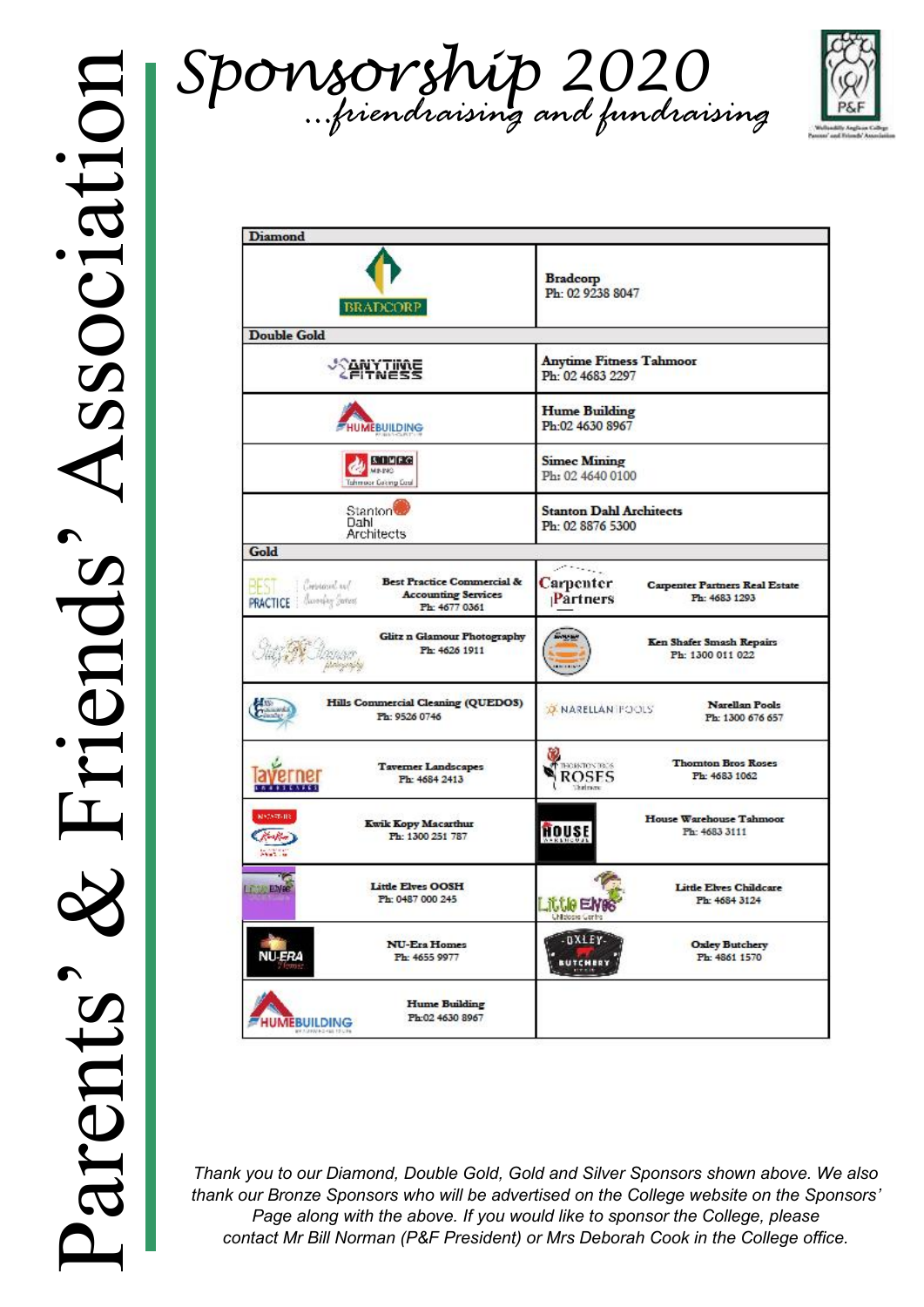#### **June**

| Thursday, 18<br>Friday, 19 | Staff - Zoom Meetings<br>Staff - Zoom Meetings<br><b>Junior Chapels</b> |
|----------------------------|-------------------------------------------------------------------------|
| Saturday, 20               | Wests v Cowboys at Campbelltown                                         |
| Monday, 22                 | Staff - Zoom Meetings                                                   |
|                            | <b>Senior Chapel</b>                                                    |
| Tuesday, 23                | Staff - Zoom Meetings                                                   |
| Wednesday, 24              | <b>College Exec Meeting</b>                                             |
|                            | Staff - Zoom Meetings                                                   |
|                            | <b>TASC Heads - Zoom Meeting</b>                                        |
|                            | (Evening) College Council                                               |
| Thursday, 25               | Staff - Zoom Meetings                                                   |
|                            | <b>Middle Chapels</b>                                                   |
|                            | (Evening) Church Meeting                                                |
| Friday, 26                 | Staff - Zoom Meetings                                                   |
| Sunday, 28                 | Tigers v Bulldogs at Bankwest                                           |



## **Online Church Services**

Most churches are hosting services and Bible study groups online; it's a big change. Please see below links:

**\_\_\_\_\_\_\_\_\_\_\_\_\_\_\_\_\_\_\_\_\_\_\_\_\_\_\_\_\_\_\_\_\_\_\_\_\_\_\_\_\_\_\_\_\_\_\_\_\_\_\_\_\_\_\_\_\_\_\_\_\_\_\_\_\_\_\_\_\_\_\_\_\_\_\_\_\_\_\_\_\_\_\_\_\_\_\_\_\_\_\_\_\_\_\_\_\_\_\_\_\_\_\_\_\_\_\_\_\_\_\_\_\_\_\_\_\_\_\_\_**

- Austinmer Anglican Church Online <https://www.youtube.com/watch?v=bQkg5CQlaD0>
- C3 Wilton Church Online <https://www.youtube.com/channel/UCZvjF337DgiG5kiZF81Kfnw/featured>
- Picton and Wilton Anglican Church - [http://pwac.org.au/pwac](http://pwac.org.au/pwac-online/)-online/
- Bowral Anglican - [www.bowralanglican.org.au](http://www.bowralanglican.org.au/)
- Wollondilly Anglican church Pre-recorded services via Facebook page
- Tahmoor Baptist Church On website through Zoom
- Wollondilly Presbyterian Via Facebook page Streamed Service
- St Jude's Church, Bowral <https://vimeo.com/399339398> & Kids' Spot [https://](https://www.youtube.com/playlist?list=PLjV8-_JhIKUz93R4O0OzsWCYfAMf2mej1) [www.youtube.com/playlist?list=PLjV8](https://www.youtube.com/playlist?list=PLjV8-_JhIKUz93R4O0OzsWCYfAMf2mej1)-\_JhIKUz93R4O0OzsWCYfAMf2mej1
- Campbelltown Christian Community Church (C4) Search C4Minto YouTube
- Menangle Anglican Church <http://www.menangleanglican.com.au/>
- Mittagong Anglican Church https://www.youtube.com/user/mittagonganglican